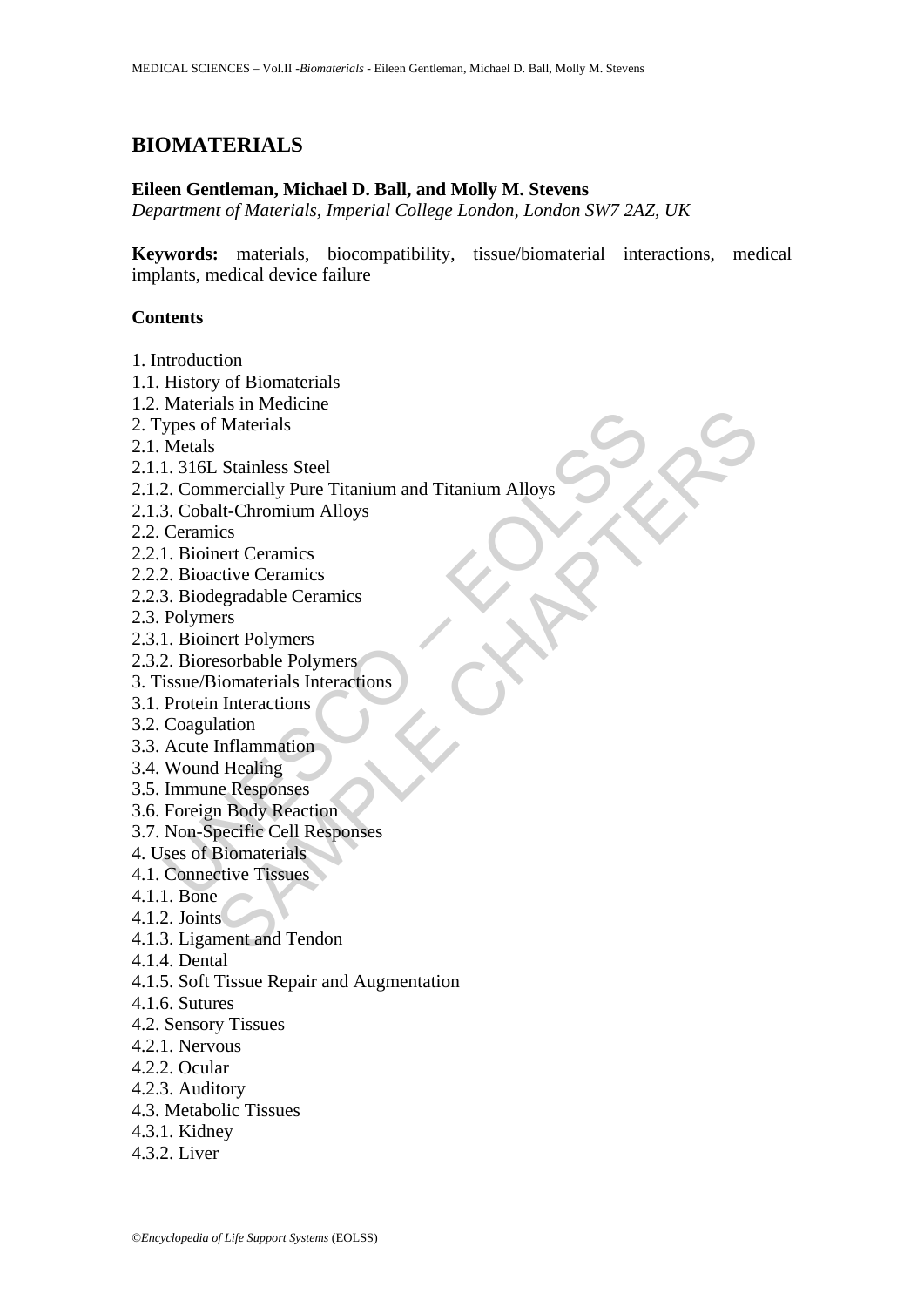4.3.3. Pancreas 4.4. Cardiovascular Tissues 4.4.1. Replacement Heart Valves 4.4.2. Cardiac Assist Devices 4.4.3. Artificial Blood Vessels 4.4.4. Stents 4.5 Drug Delivery 4.6 Tissue Engineering 5. Challenges for Biomaterials 5.1. Thrombus/Embolus 5.2. Corrosion 5.3. Wear 5.4. Infection 5.5. Calcification 5.6. Tumourigenicity 5.7. Hypersensitivity 5.8. Systemic Toxicity 5.9. Mechanical Failure 5.10. Poor Biocompatibility 6. Next Generation Biomaterials 7. Conclusions Glossary Bibliography Biographical Sketches

#### **Summary**

Calcification<br>
Tumourigenicity<br>
Hypersensitivity<br>
Systemic Toxicity<br>
Mechanical Failure<br>
Mechanical Failure<br>
Developed alternation Biomaterials<br>
Sonclusions<br>
Susary<br>
Itiography<br>
Traphical Sketches<br> **mary**<br>
Shapter provides Consideration<br>
Trajenicity<br>
sensitivity<br>
inc Toxicity<br>
incia Failure<br>
Biocompatibility<br>
has a Sketches<br>
by<br>
hy<br>
sa Sketches<br>
For provides an overview of the field of biomaterials and describes many of<br>
urrently in clinical This chapter provides an overview of the field of biomaterials and describes many of the materials currently in clinical use. The field of biomaterials covers all materials that interface with a biological system and includes everything from catheters to cardiac assist devices. In this chapter we specifically focus on biomaterials used for implantation as collectively they represent some of the most successful innovations in medicine over the past century. Choosing an effective material for a particular application is not trivial. It requires both detailed knowledge of the properties of the material and a thorough understanding of how the body will respond to its presence. Various metals, ceramics and polymers are successfully used as implanted materials; however, many applications remain imperfect. Biomaterials have been used or are being developed to treat, augment, or replace nearly every tissue in the body. Many inert implants, such as fracture fixation devices and intraocular lenses, are used so commonly that many patients fail to recognise their innovativeness; others efforts, such as those to create artificial hearts, have been less successful. Indeed, not all implanted biomaterials deliver an ideal and/or successful outcome. Infection remains a serious concern when any material is put in the body and many patients with cardiovascular implants have to rely on anti-coagulation drugs for the rest of their lives. Nevertheless, biomaterial implants have been enormously successful and have enhanced the lives of millions of patients. Researchers are working to develop the 'next generation' of biomaterials that will deliberately elicit a particular response from the body to achieve a therapeutic goal. Future generations of biomaterials should benefit greatly from innovations currently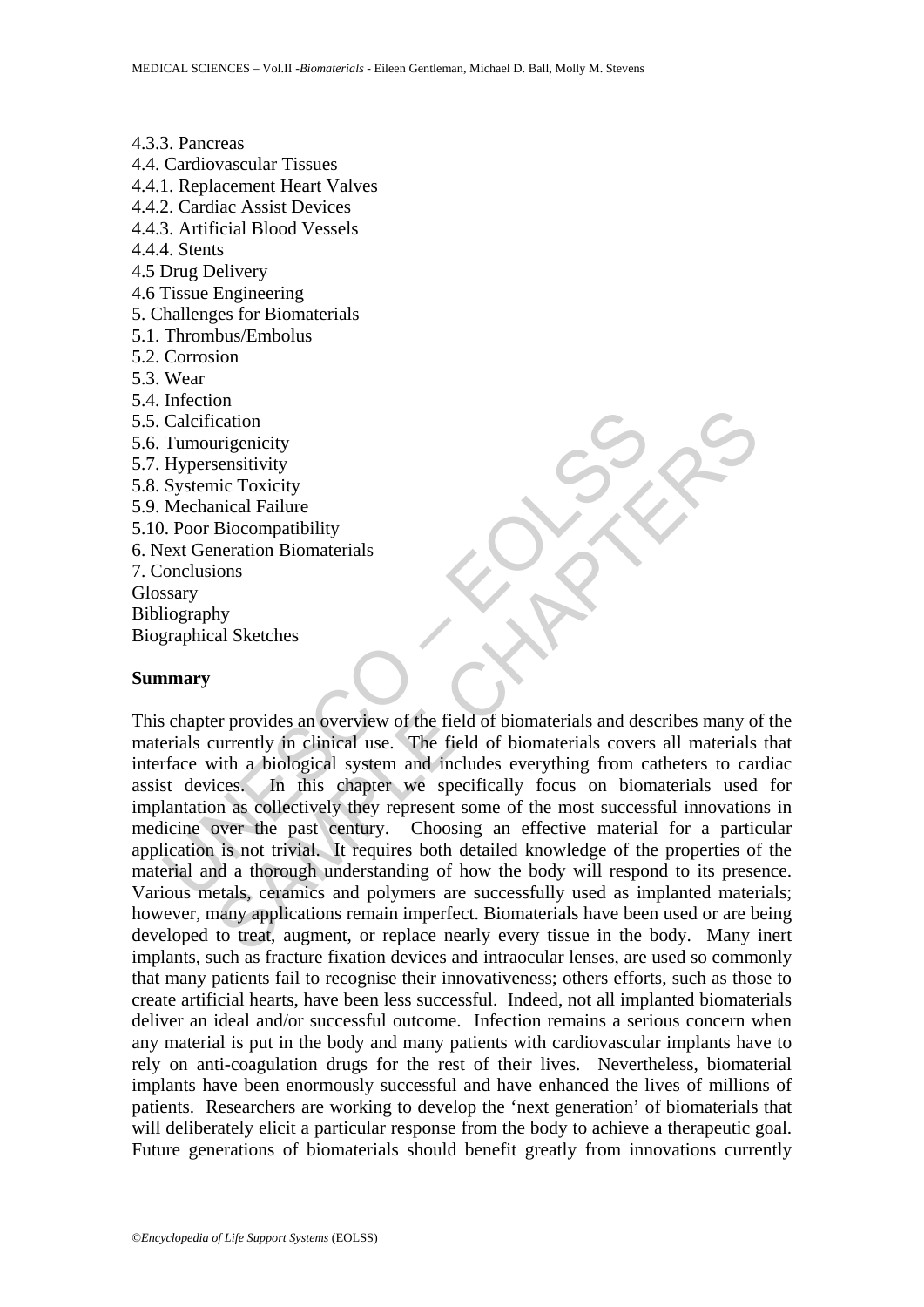taking place in this growing field.

# **1. Introduction**

## **1.1. History of Biomaterials**

We have used materials to repair the body for millennia. Ancient Egyptians used linen threads to close wounds as long as 4000 years ago and Europeans used sutures made from catgut in the Middle Ages. The use of materials to repair the body prior to the era of modern medicine, however, was not limited to sutures. Inca surgeons regularly repaired cranial fractures with gold plates, and ancient Mayans used sea shells to create artificial teeth. It has also been reported that early Europeans fashioned artificial teeth out of iron as far back as 200 AD. Nevertheless, early attempts at using materials in the body were rather hit-and-miss. Only during the last century and a half have physicians and scientists begun to systematically examine interactions between the body and materials.

y were rather hit-and-miss. Only during the last century and a hascientists begun to systematically examine interactions betwerials.<br>
he late nineteenth and early twentieth centuries, a number of plotone the way in which t In the late nineteenth and early twentieth centuries, a number of physicians began to explore the way in which the body reacted to implanted materials. They would, for example, implant a metal in an animal and then observe the tissue response at a later date. The overall consensus from these studies was that the body did not tolerate foreign materials well. These ideas, however, began to change after World War II. Both formal studies and informal observations began to demonstrate that some materials were tolerated in the body. Innovative physicians quickly recognised the potential of using artificial materials to treat a variety of problems, sparking the field of biomaterials as it is known today.

rather hit-and-miss. Only during the last century and a half have physic<br>rather hit-and-miss. Only during the last century and a half have physic<br>ists begun to systematically examine interactions between the body<br>inneteent The history of early attempts to implant artificial materials in the body is littered with colourful stories of success and horrifying accounts of failures. In one remarkably successful case, Sir Harold Ridley, a physician who worked with former World War II aviators, noticed that pieces of shattered cockpit canopies that had inadvertently embedded in the eyes of pilots were well tolerated. In making these observations, Ridley made some of the first formal assessments of 'biocompatibility'. He later went on to create an implantable intraocular lens from the same material the cockpit canopies were made from, a plastic called polymethylmethacrylate. Artificial intraocular lenses, which are used to replace the natural lens of the eye when damaged by cataracts, are used in as many as 7 million people annually and have not fundamentally changed from Dr. Ridley's original design.

Over the second half of the twentieth century, the field of biomaterials and the use of medical implants exploded as new materials emerged and physicians gained a better understanding of how the body responded to implants. The effects are obvious in medicine today: patients and doctors alike accept and expect functional, long-lasting medical implants to treat almost any malady.

## **1.2. Materials in Medicine**

According to the European Society for Biomaterials, a biomaterial is 'a material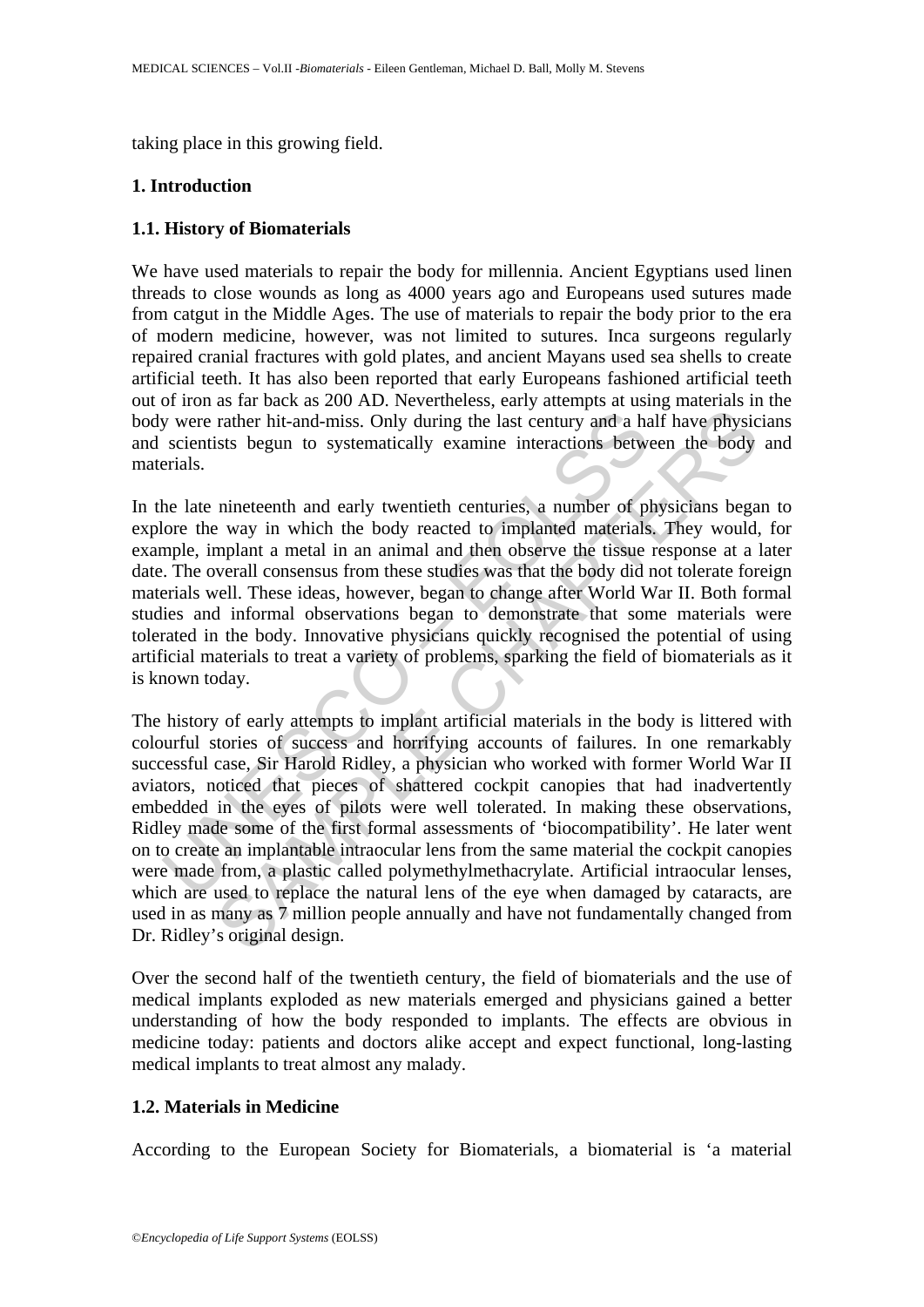intended to interface with biological systems to evaluate, treat, augment, or replace any tissue, organ, or function of the body.' Biomaterials include materials intended to be implanted in the body for a lifetime, such as total hip replacements, as well as those that interact with the body for short periods of time, such as soft contact lenses. Finding appropriate, safe, and effective materials for use in the body is the work of biomaterial scientists.

age in an appropriate response with the body so that it can fulficept of biocompatibility being dependent on the ability of the ir onces rather than being an inherent property of a particular nerstated. As this chapter wil an appropriate response with the body so that it can fulfill its purpose.<br>biocompatibility being dependent on the ability of the implant to fulfil<br>there than being an inherent property of a particular material camno<br>1. As When choosing a material to interact with the body, the first important criterion to examine is that of biocompatibility. Biocompatibility is defined as 'the ability of a material to perform with an appropriate host response in a specific situation'. This modern definition is somewhat different than the obvious statement one might expect: a biomaterial should be non-toxic. That is, it is now accepted that for a material to be functional, it should be more than non-toxic or inert in the body, it should instead engage in an appropriate response with the body so that it can fulfill its purpose. The concept of biocompatibility being dependent on the ability of the implant to fulfill its purpose rather than being an inherent property of a particular material cannot be understated. As this chapter will detail, while some materials can be completely appropriate and 'biocompatible' in some situations, they can also be utterly dysfunctional in others. Although most biomaterials used in patients today are functional because they elicit a minimal response, the field is expanding to incorporate materials that attempt to actively interact with the body to achieve a better outcome.

## **2. Types of Materials**

## **2.1. Metals**

Throughout our history, metals have played a fundamental role in enabling technological development. Nowhere is this more apparent than in the development of medical implants. During the 1960s, improved understanding of metallurgy combined with the development of superior surgical techniques, resulted in the implantation of the first total hip implant made from a stainless steel stem. Since this pioneering work, metallic implants have become a multi-billion dollar industry with millions of procedures performed to date.

Why is it that metals have been so successful as implants? The answer to this question lies in the chemical structure of metals and the way in which they bond. Metals can be thought of as positively charged ion cores surrounded by a 'sea' or 'cloud' of loosely bound electrons. Because the electrons are loosely bound, they can move freely, rendering metals thermal and electrical conductors. Additionally, the positive ion cores closely pack in regular cubic or hexagonal crystalline structures. The closely packed organised arrangements determine the metal's mechanical properties, or how the metal responds to an applied force. Strong bonding to neighbouring atoms lends the metal strength while the ability of planes of atoms to slide past one another grants the metal its ductility – the ability to deform without breaking.

Metals have various applications throughout the body as implants. Electrically conductive metals such as platinum, for example, have proved effective as electrodes in implantable cardiac pacemakers and defibrillators. The majority of metallic implants,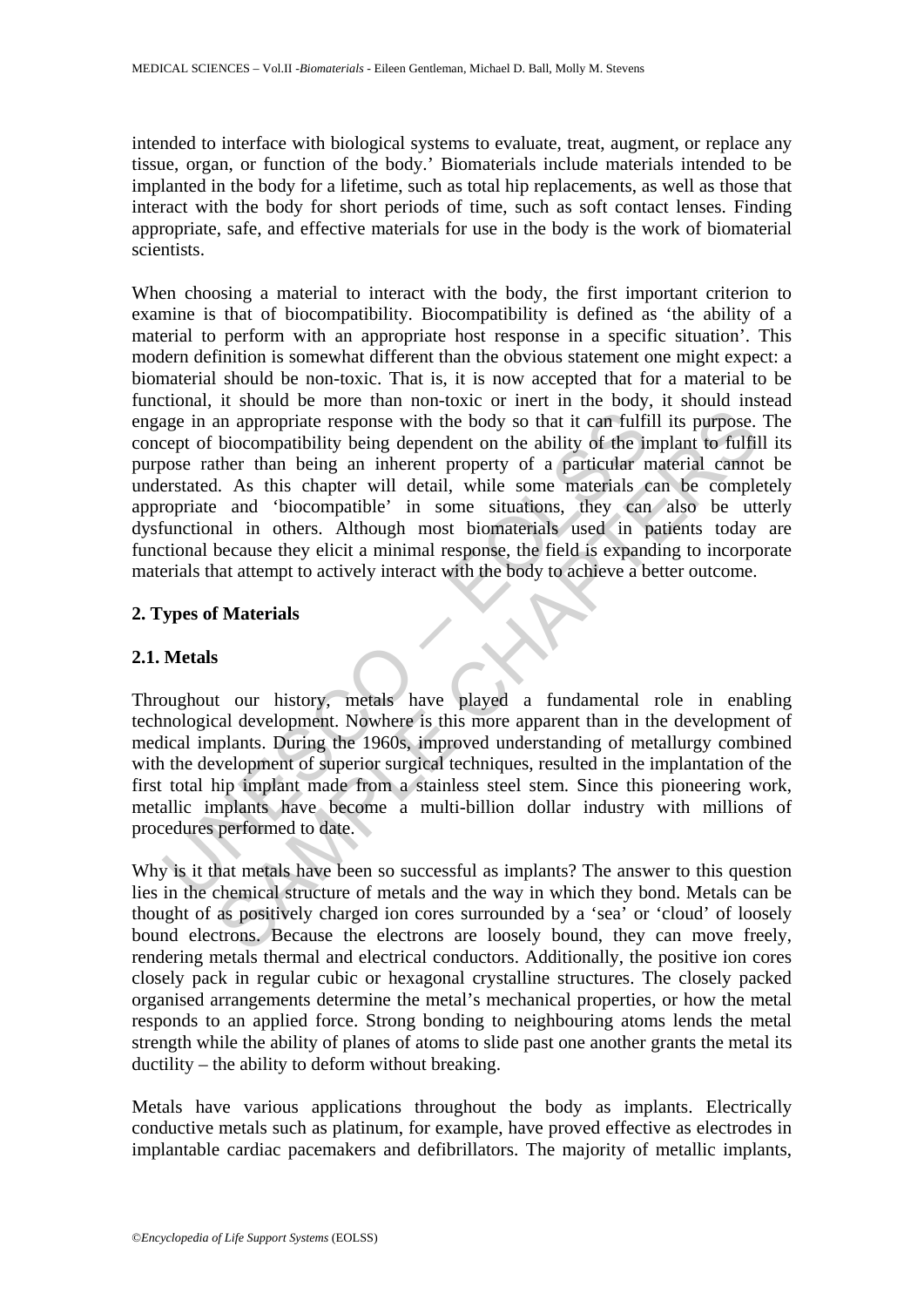however, are used in orthopaedic applications to stabilise fractures or replace defective joints. Metals are chosen for these applications because they tend to have high tensile strengths and good fatigue resistance compared to ceramics and polymers. In practice this means that a metallic implant will require a high load to cause deformation and will resist failure caused by repeated loadings. Perhaps most importantly in biological applications, metals are not prone to brittle fracture. That is, metals will deform before failing and not suddenly break and injure a patient.

biological applications, the reaction of the metal with the physiologicals to be considered. The physiological environment is a 37 °C ataining dissolved gases, electrolytes, proteins, and cells. In fact, it water, and as s and applications, the reaction of the metal with the physiological environme considered. The physiological environment is a  $37^{\circ}$ C aqueous solutions about disasolved gases, electrolytes, proteins, and cells. In fact, i While metals in general exhibit properties that make them attractive for load-bearing applications, choosing a particular metal for a given application is not trivial. Metals have different mechanical properties which make some advantageous compared with others for certain situations, and even metals with identical compositions can behave differently depending on how they are processed. However, perhaps most importantly for biological applications, the reaction of the metal with the physiological environment needs to be considered. The physiological environment is a 37 °C aqueous solution containing dissolved gases, electrolytes, proteins, and cells. In fact, it is not unlike warm sea water, and as such will corrode many metals. Because corrosion can both cause potentially harmful metal ions to be released into the body and may compromise the mechanical integrity of the implant, corrosion resistance is imperative when choosing a metal. In addition to corrosion, toxicity also needs to be considered. Aluminium, for example, has excellent mechanical properties, but has been associated with toxicity if excessive amounts of it accumulate in the body. The final consideration for choosing a metal for a medical implant is cost. Some metals cost much more than others as a raw material, and processing and machining costs can vary considerably depending on application.

While metals have been used for centuries in various applications, it is worthwhile to remember that most metals are not used in their elemental form, but rather alloyed or mixed with other metals. Brass, for example, is an alloy of zinc and copper, and the medically relevant metal stainless steel is an alloy consisting mostly of iron and chromium. The other two most commonly used metals in medical applications are commercially pure titanium and titanium alloys and cobalt-chromium alloys.

# **2.1.1. 316L Stainless Steel**

316L is the designation given to the most commonly used stainless steel in biomedical applications. The 316 designation specifies that the alloy contains mostly iron, about 17% chromium, 10% nickel and small amounts of other metals. The addition of 17% chromium plays a vital role in making the metal corrosion resistant. Chromium forms a ceramic oxide layer on the surface of the metal, protecting the vulnerable metal underneath, in a process called 'passivation'. Another important part of the designation 316L is the 'L', which signifies 'low carbon'. The presence of even slightly more than 0.03% carbon impurities allows for the formation of carbides, or carbon-containing alloys. Carbides such as  $Cr<sub>23</sub>C<sub>6</sub>$ , for example, can deplete the areas surrounding them of chromium, thereby compromising the metal's ability to form a passive, corrosionresistant layer.

Although stainless steels are designed to be corrosion resistant, they are not the most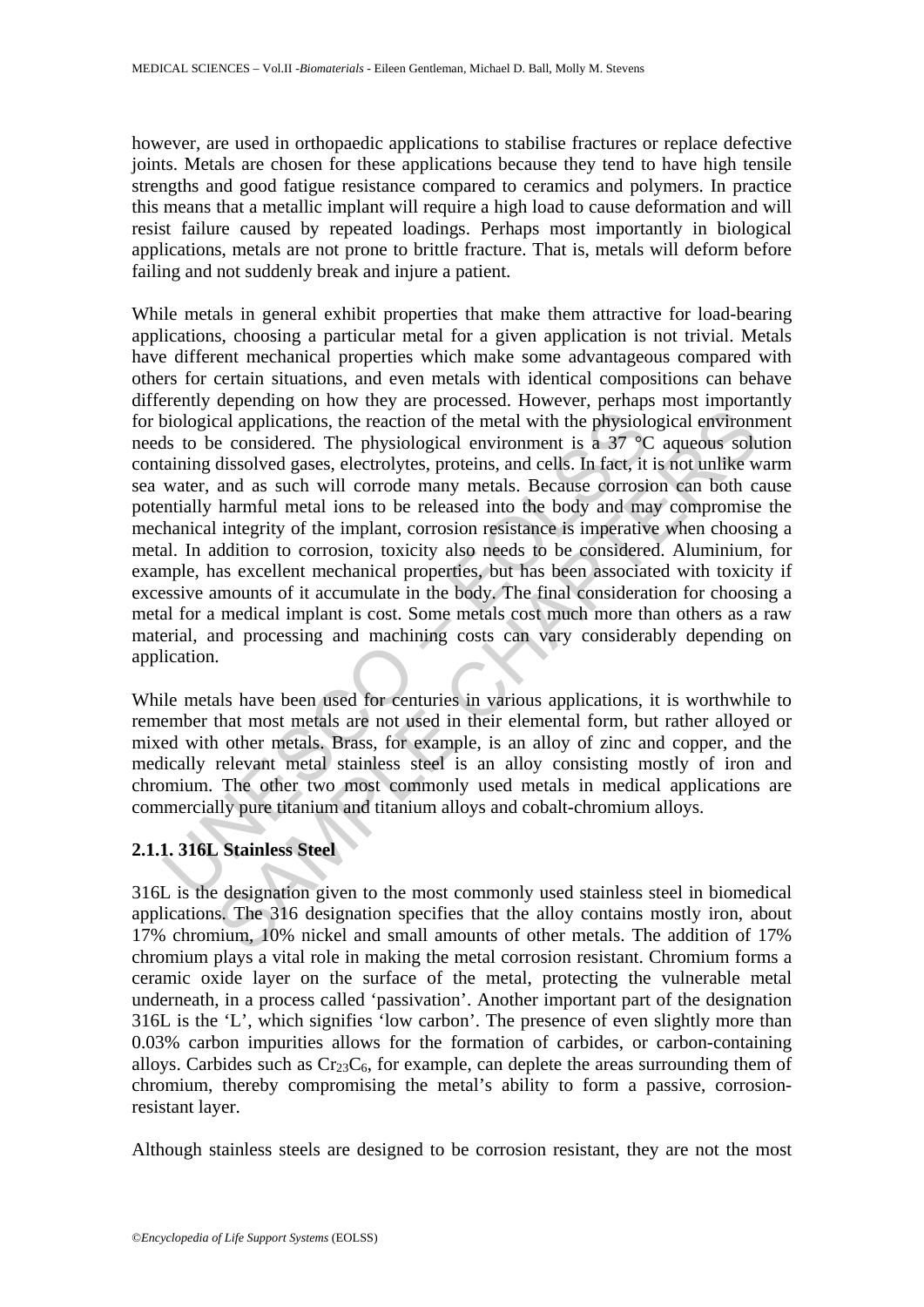corrosion resistant alloys available for medical implants. Over time, stainless steel will corrode, especially at joints and crevices, so it is often only used for implants intending to stay in the body short term (less than 1 year). Its low cost and ease of manufacturing and machining, however, still make it a very popular choice for the appropriate application, such as non-permanent fracture fixation devices.

### **2.1.2. Commercially Pure Titanium and Titanium Alloys**

same yield strength. That is, identically sized pieces of titanium withstand the same force before breaking, despite the fact that if as much. Furthermore, although the two have similar yield stite incolulus is only about ield strength. That is, identically sized pieces of titamium and stainless sand the same force before breaking, despite the fact that the titamium we chould held strength, that is, identically sized pieces of titamium and Titanium is an excellent choice for medical implant applications because, similarly to stainless steel, it forms a stable oxide  $(TiO<sub>2</sub>)$  layer on its surface. This layer passivates the metal and provides it with protection against corrosion. Titanium and its alloys are also often lauded for their mechanical properties: they are very strong, but also lightweight. Titanium is approximately half as dense as stainless steel, but has nearly the same yield strength. That is, identically sized pieces of titanium and stainless steel will withstand the same force before breaking, despite the fact that the titanium weighs half as much. Furthermore, although the two have similar yield strengths, titanium's elastic modulus is only about half that of stainless steel. That is, while it will fail at a similar load, it is less stiff and so will deform more under the same applied load. While this might seem to be a disadvantage for titanium, it is actually often cited as an advantage for medical applications. The most common mode of failure for most joint prostheses is aseptic loosening, or failure because the implant becomes unstable in the joint for reasons other than infection. Although the road to aseptic loosening involves far more factors than implant stiffness, it is understood that when an implant is far stiffer than the native tissue (as in the case of metals which are about an order of magnitude stiffer than bone), the implant will bear the majority of the load in a process called stress shielding. While again this seems like an ideal situation, in reality, bone needs mechanical loading to maintain its structure and remodel effectively. When that loading is removed by the presence of a stiff implant, the bone resorbs, contributing to loosening of the implant and ultimately its failure. Therefore, titanium's lower modulus may contribute to better long-term outcomes.

Titanium is used in implants in two forms. The first is as an alloy combining titanium with approximately 6% aluminium and 4% vanadium and appropriately designated Ti-6Al-4V ELI. The ELI indicates 'extra low interstitial' and specifies that the alloy has a very low content of impurities such as iron and oxygen. The ELI designation actually makes the metal more ductile, but slightly less strong; however, it also enhances the alloy's fracture toughness and makes it more resistant to fatigue fracture. It should be noted that vanadium and aluminium are toxic when released into the body. The corrosion resistance afforded by the titanium oxide layer on the surface of Ti-6Al-4V, however, prevents the release of Al and V ions into the body avoiding issues of toxicity.

The second form of titanium used in implants is commercially pure (cp) titanium. As its name indicates, cp titanium is composed of almost entirely (approximately 99%) titanium with just small amounts of interstitial elements such as oxygen, carbon, and nitrogen. Cp titanium forms a single phase making it more ductile than Ti-6Al-4V, and with approximately only half its strength. These properties make cp titanium useful in applications where formability is important, such as fracture fixation. Ti-6Al-4V, on the other hand, is more often used in applications requiring high strength such as hip and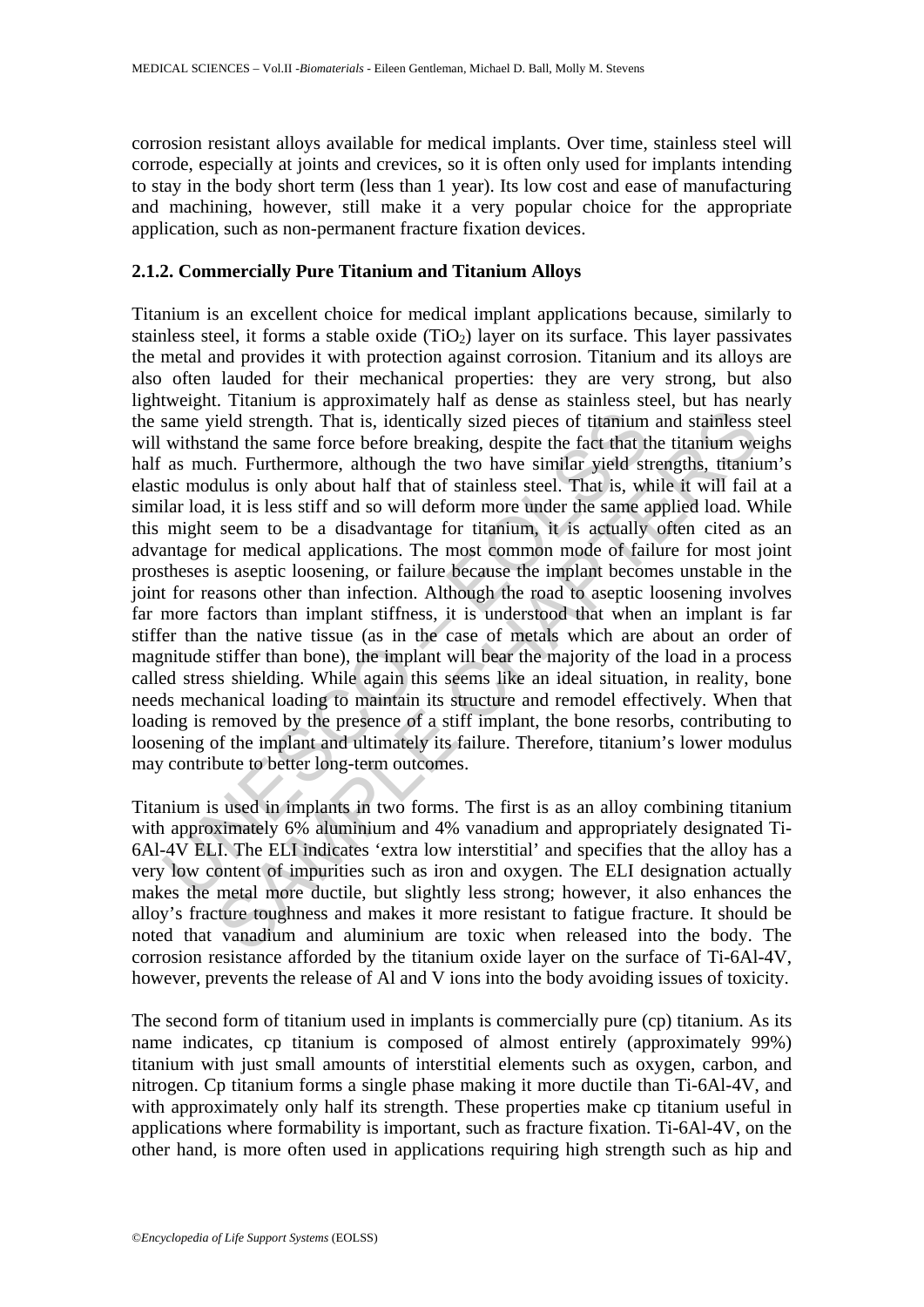#### knee replacements.

These descriptions of titanium's superiority as an implant material compared to stainless steel begin to beg the question why stainless steel is used at all. The answer comes down to economics. As a mined metal, titanium is more expensive than iron and other components of stainless steel. Furthermore, the precise and clean manufacturing requirements for titanium, especially to achieve the 'ELI' required for medical implants, makes creating an implant very expensive. In short, choosing a material comes down to application. If stainless steel can be used, such as in short-term fracture fixation, then it remains the material of choice. For lifetime service where corrosion resistance and strength are both important, the more expensive cp titanium and its alloys are favoured.

#### **2.1.3. Cobalt-Chromium Alloys**

final commonly used class of metals for medical implants are the Cr) alloys. The alloys consist of approximately 58-70% cobalt, small amounts of other inportant alloying metals. The most licial implants utilises the addit and controllar states of metals for medical implants are the cobalt-chromoloys. The alloys consist of approximately 58-70% cobalt, 26-30% chromon amounts of other important alloying metals. The most common alloy plants ut The final commonly used class of metals for medical implants are the cobalt-chromium (Co-Cr) alloys. The alloys consist of approximately 58-70% cobalt, 26-30% chromium and small amounts of other important alloying metals. The most common alloy for medical implants utilises the addition of 6% molybdenum to form a Co-Cr-Mo alloy, but tungsten, nickel, iron, and titanium are also regularly used. The cobalt within Co-Cr alloys forms an alpha phase while the chromium allows the metal to develop a passive oxide layer  $(Cr_2O_3)$  similarly to stainless steel. As with stainless steels, the passivation of the surface renders Co-Cr alloys corrosion resistant and thus suitable for long-term implantation in the body. Co-Cr alloys, however, are most attractive for their mechanical properties, and are therefore used in high-loading applications such as total joint replacement in the hip and knee. Co-Cr alloys have both high strength and excellent fatigue resistance, but they tend not to be as ductile as other metals. They are also very attractive because they are hard and more resistant to wear than titanium implants, especially as a bearing surface in conjunction with the polymer ultra high molecular weight polyethylene. As wear particle-associated aseptic loosening has been implicated as the most common cause of implant failure, the possibility of diminishing the likelihood of this complication makes Co-Cr alloys very attractive. Co-Cr alloys remain, however, both difficult and expensive to machine and fabricate to the exacting standards required for medical implants, even with the addition of alloying elements intended to aid in manufacturing.

### **2.2. Ceramics**

The second class of materials used as biomaterials that we will cover are ceramics. As with metals, humans have enjoyed a long history with ceramics beginning with the development of early pottery over ten thousand years ago. This relationship has expanded to the point that ceramics are nearly ubiquitous in modern society and are utilised in everything from jet engines to high-tech fuel cells and even joint prostheses. Ceramics are inorganic, non-metallic compounds formed between metallic and nonmetallic elements. The non-metallic description refers to the bonds that form in ceramics and not their constituent elements. That is, while ceramics are often formed from metallic elements, their bonding is strictly non-metallic. Instead, they are usually crystalline in structure (with the exception of glasses which are amorphous or lack organized structure) and are held together by ionic or covalent bonds.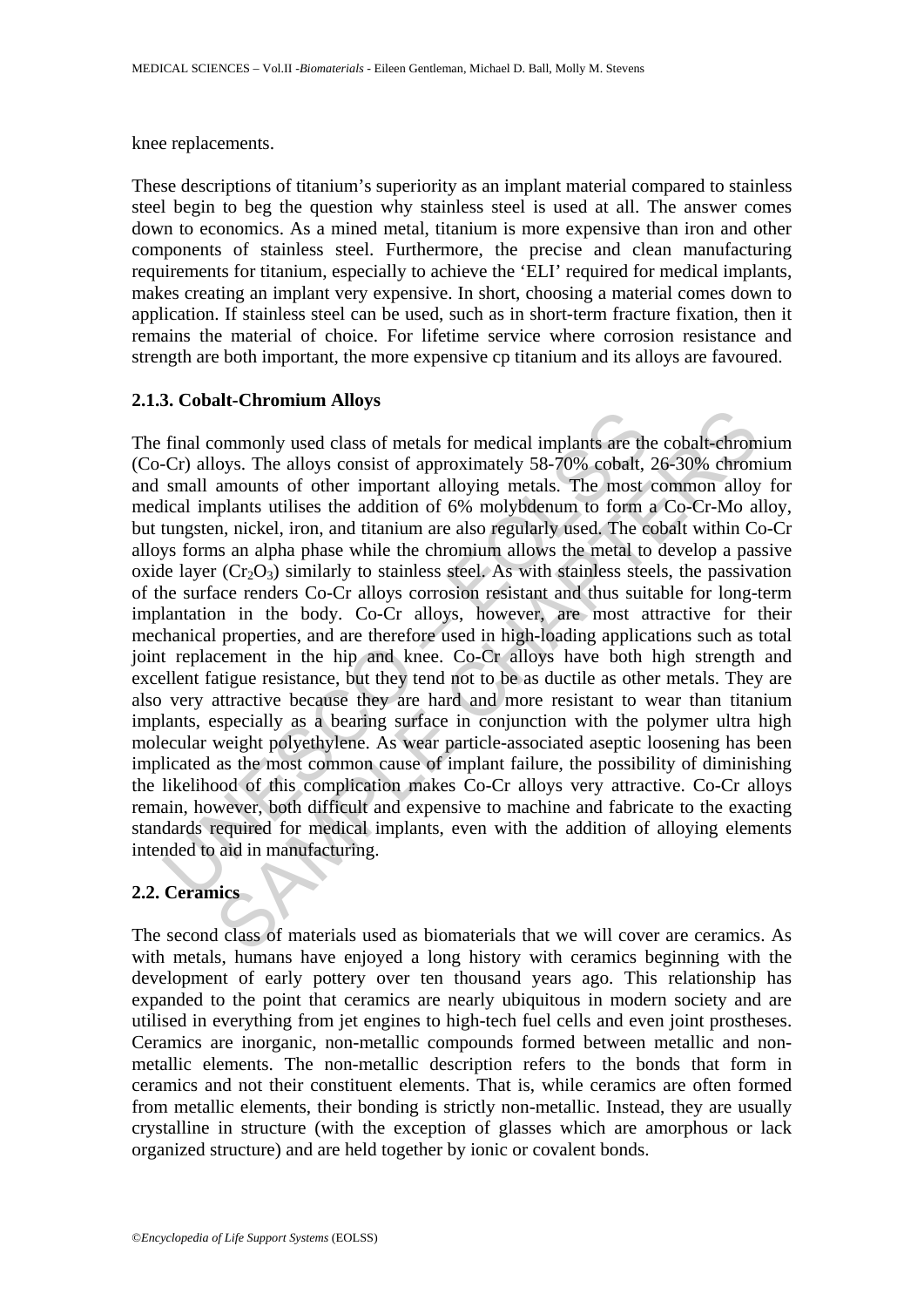The strong ionic and covalent bonds in ceramics lend them their characteristic mechanical properties. Whereas in metals, the loosely associated electrons allow planes of atoms to slide past one another lending the material its ductility, the bonds in ceramics are very strong, and when they break either a crack forms or the material breaks catastrophically. In other words, ceramics tend to be strong, but very brittle. The brittleness of ceramics tends to preclude their medical use in most load bearing applications. Actual fracture strengths of ceramics tend to be one to two orders of magnitude lower than their theoretical strengths calculated by considering interatomic forces. This is understood to be due to the mode of fracture of most ceramics. Unless a ceramic is manufactured perfectly, it will contain flaws and cracks. These then act as sites of stress concentrations and initiate failure.

It useful in many medical applications. Firstly, ceramics<br>compatible. Bioinert ceramics tend not to be susceptible to corron bonds are very difficult to break and thus it is very difficult to<br>as into solution. The tendency and in many medical applications. Firstly, ceramics tend to be to be the Bioinert creamics tend not to be susceptible to corrosion because the solution. The tendency of ceramics to be very difficult to forest and the solut Despite their poor tensile properties, ceramics have other properties that make them very useful in many medical applications. Firstly, ceramics tend to be very biocompatible. Bioinert ceramics tend not to be susceptible to corrosion because their strong bonds are very difficult to break and thus it is very difficult for them to release atoms into solution. The tendency of ceramics to be very resistant to corrosion has already been discussed with regard to metals. Many metals including stainless steels, titanium alloys, and cobalt-chromium alloys are passivated by producing a ceramic layer at their surface which protects the underlying metal from corrosion. Ceramics, however, are not completely resistant to corrosion. A ceramic placed in body fluid will actually lose strength over time. This is thought to be the result of the preferential dissolution of impurities, which lead to crack formation and/or propagation, ultimately diminishing the material's strength.

Although there is no strict classification system for medically important ceramics, they can generally be classified into three groups: bioinert, bioactive, and biodegradable. The bioinert ceramics are the most commonly used and have the longest history in medical applications. Bioinert ceramics include alumina, zirconia, and pyrolytic carbon. Alumina and zirconia are oxide ceramics, while pyrolytic carbon is a turbostratic carbon ceramic. Bioactive and biodegradable ceramics, which are designed to erode over time in the body, are fairly new in medicine. Their potential as materials in a wide variety of regenerative medicine applications makes them a very popular topic of research.



#### **Bibliography**

- - -

Black, J., Biological Performance of Materials. 3rd ed. 1999, New York, USA: Marcel Dekker, Inc. [A comprehensive look at the issues surrounding biocompatibility and factors that influence implant success.]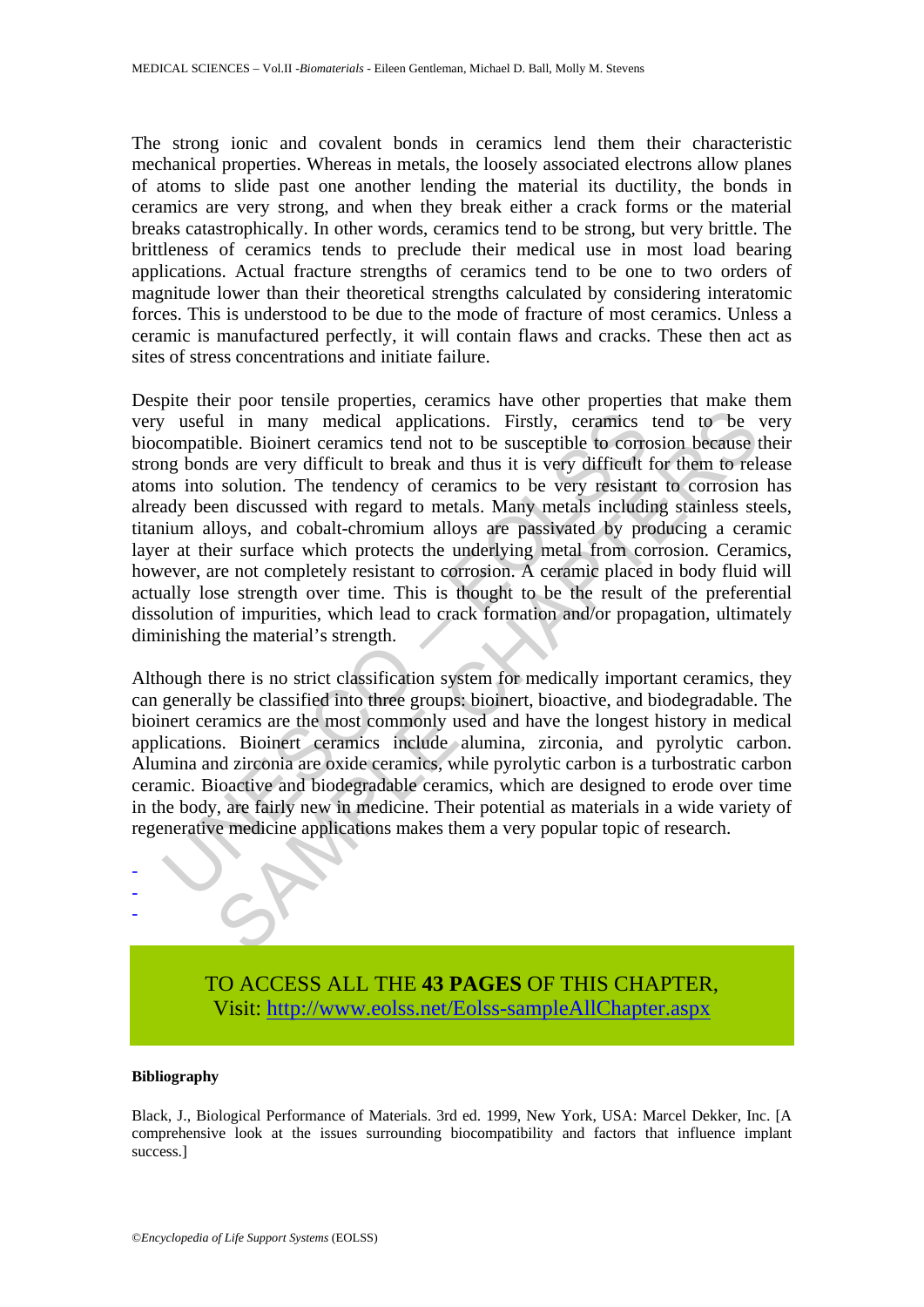Dee, K.C., D.A. Puleo, and R. Bizios, An Introduction to Tissue-biomaterial Interactions. 2002: John Wiley & Sons, Inc. 248. [An excellent introductory overview of how the body interacts with a foreign material.]

Hench, L.L. and J.R. Jones, eds. Biomaterials, artificial organs and tissue engineering. 2005, Woodhead Publishing Limited and CRC Press LLC: Cambridge, England and Boca Raton, FL, USA. 284. [This book provides both an overview of biomaterials and an introduction to the emerging fields of tissue engineering and artificial organs.]

Langer, R. and J.P. Vacanti, Tissue engineering. Science, 1993. 260(5110): p. 920-6. [Regarded as the first review paper to introduce the field of tissue engineering.]

Lutolf, M.P. and J.A. Hubbell, Synthetic biomaterials as instructive extracellular microenvironments for morphogenesis in tissue engineering. Nat Biotechnol, 2005. 23(1): p. 47-55. [An introduction to the next generation of biomaterials designed to mimic the *in vivo* environment.]

Macnair, R., M.J. Underwood, and G.D. Angelini, Biomaterials and cardiovascular devices. Proc Inst Mech Eng [H], 1998. 212(6): p. 465-71. [Reviews the use of biomaterials for cardiovascular applications.]

Ratner, B.D., et al., eds. Biomaterials Science: An Introduction to Materials in Medicine. 2nd ed. 2004, Elsevier Academic Press: San Diego, CA, USA. [A comprehensive book that examines the field of biomaterials and touches on nearly every use of biomaterials in the body. Much of this chapter draws from the expertise related by the authors of this book.]

Stevens, M.M. and J.H. George, Exploring and engineering the cell surface interface. Science, 2005. 310(5751): p. 1135-8. [An excellent review discussing how engineering materials at multiple length scales can influence cell behaviour and provide more effective treatments for the development of new therapies.]

#### **Biographical Sketches**

1 Eng [H], 1998. 212(6): p. 465-71. [Reviews the use of biomateria<br>cations.]<br>
ecations.]<br>
erg, B.D., et al., eds. Biomaterials Science: An Introduction to Materials in M<br>
vier Academic Press: San Diego, CA, USA. [A compreh [H], 1998. 212(6): p. 465-71. [Reviews the use of biomaterials for cardiovas<br>
et al., eds. Biomaterials Science: An Introduction to Materials in Medicine, 2nd ed.<br>
demic Press: San Diego, CA, USA. [A comprehensive book tha **Eileen Gentleman** is a post-doctoral research associate in the Department of Materials at Imperial College London. Her work includes exploring the effects of novel degradable bioactive glass-based cements on bone cells and bone tissue engineering with a focus on biomineralisation. She earned her PhD in Biomedical Engineering from Tulane University (New Orleans, USA) in 2005 where her research focused on using collagen-based biomaterials for engineering soft tissues. She also served as a Christine Mirzayan Science and Technology Graduate Policy Fellow at the National Academy of Engineering in Washington, DC where she examined methods for assessing technological literacy. In 2008 she was cowinner of the June Wilson Award recognising her contributions to the field of biomaterials. Her research interests include orthopaedic tissue engineering, biomineralisation, stem cell biology, and cell-biomaterial interactions.

**Michael D. Ball** is a post-doctoral researcher in biomaterials in the Department of Materials at Imperial College London. His work includes studying the influence of surface properties on the growth and adhesion of cells and investigating cell-surface interactions. His current research interests focus on examining the effects of surface chemistry and topography on cell and protein interactions with cardiovascular and orthopaedic biomaterials. He earned his PhD in Biomaterials from Nottingham University in 1999, with research focusing on osteoblast responses to hydroxyapatite.

**Molly M. Stevens** is currently Professor of Biomedical Materials and Regenerative Medicine and the Research Director for Biomedical Material Sciences in the Institute of Biomedical Engineering at Imperial College London. She joined Imperial in 2004 after a Postdoctoral training in the field of tissue engineering with Professor Robert Langer in the Chemical Engineering Department at the Massachusetts Institute of Technology (MIT). Prior to this she graduated from Bath University with a first class honours degree in Pharmaceutical Sciences and was then awarded a PhD in biophysical investigations of specific biomolecular interactions and single biomolecule mechanics from the Laboratory of Biophysics and Surface Analysis at the University of Nottingham (2000). In 2007 she was awarded the prestigious Conference Science Medal from the Royal Pharmaceutical Society and in 2005 the Philip Leverhulme Prize for Engineering. She has also recently been recognised by the TR100, a compilation of the top